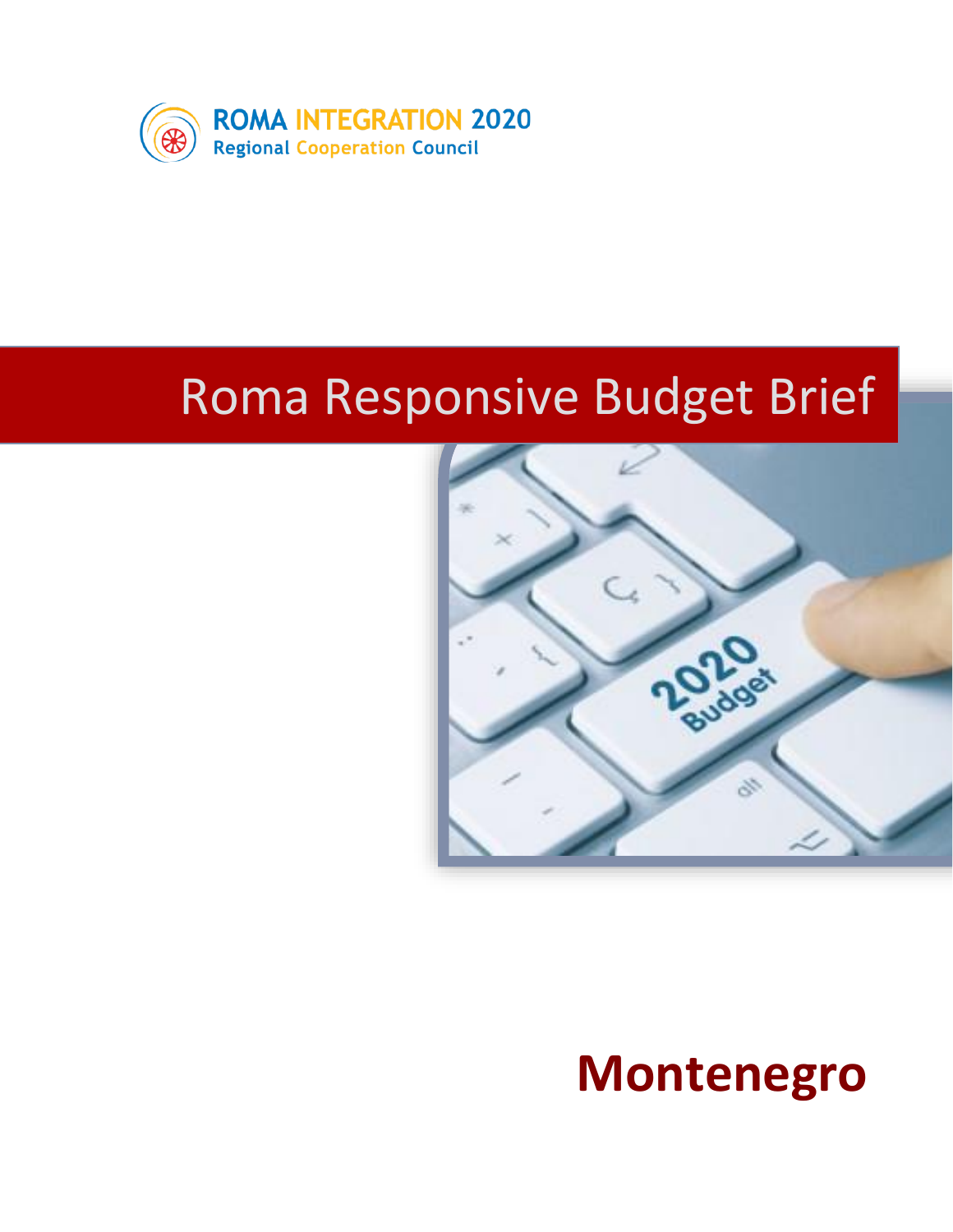## **2020 budget takeaways and recommendations**

*TAKEAWAY: THE VISIBLE GOVERNMENT EXPENDITURE FOR ROMA INTEGRATION IN 2020 DOES NOT GUARANTEE ACHIEVEMENT OF ROMA INTEGRATION STRATEGY AND THE DECLARATION OF WESTERN BALKANS PARTNERS ON ROMA INTEGRATION WITHIN THE EU ENLARGEMENT PROCESS GOALS AND TARGETS.*

*THE EMPLOYMENT AGENCY OPENED A NEW PROGRAMME FOR ROMA EMPLOYMENT, THUS MAKING A DIRECT CONNECTION BETWEEN THE ROMA INTEGRATION ACTION PLAN AND THE NATIONAL BUDGET FOR THE FIRST TIME.*

*Recommendation:* **To increase budget transparency and increase budget guarantees for Roma integration, the Government should continue with the practice of making transparent the connection between the Action Plan and the public budget.** 

**Recommendation: Considering that the Ministry of Finance initiated programme budgeting reform and plans to move towards fully operational programme budgeting in following years, the reform should be used to appropriately budget funds for Roma integration and develop appropriate budget programmes, sub-programmes, indicators and targets in line with the Roma integration requirements for all priority policy areas.**

> *TAKEAWAY: THE INSTITUTIONAL SETUP FOR IMPLEMENTING AND REPORTING ON THE ROMA INTEGRATION STRATEGY DOES NOT GUARANTEE EFFICIENT FOCUS ON ROMA INTEGRATION. THE NATIONAL ROMA CONTACT POINT DOES NOT HAVE SUFFICIENT MANDATE WITHIN THE ADMINISTRATION TO EFFECTIVELY PERFORM ITS ROLE VIS-À-VIS OTHER INSTITUTIONS.*

> *THE GOVERNMENT REPORTS ON ROMA INTEGRATION MOSTLY DO NOT REPRESENT CORRECT FACTS ON THE AMOUNTS SPENT FOR THE INTEGRATION OF ROMA COMMUNITY. EXPENDITURE IN SOME POLICY AREAS REMAIN OVERESTIMATED WHILE UNDERESTIMATED IN OTHERS. IT IS IMPOSSIBLE TO VERIFY EXPENDITURE FROM INDEPENDENT SOURCES AND THE NATIONAL ROMA CONTACT POINT DOES NOT HAVE THE MANDATE TO VERIFY REPORTED INFORMATION.*

**Recommendation: The institutional role of the National Roma Contact Point must be strengthened so to be able to appropriately coordinate Roma integration policy implementation and monitoring in Montenegro.** 

**The capacities of the National Roma Contact Point office for budget analysis should be enhanced.**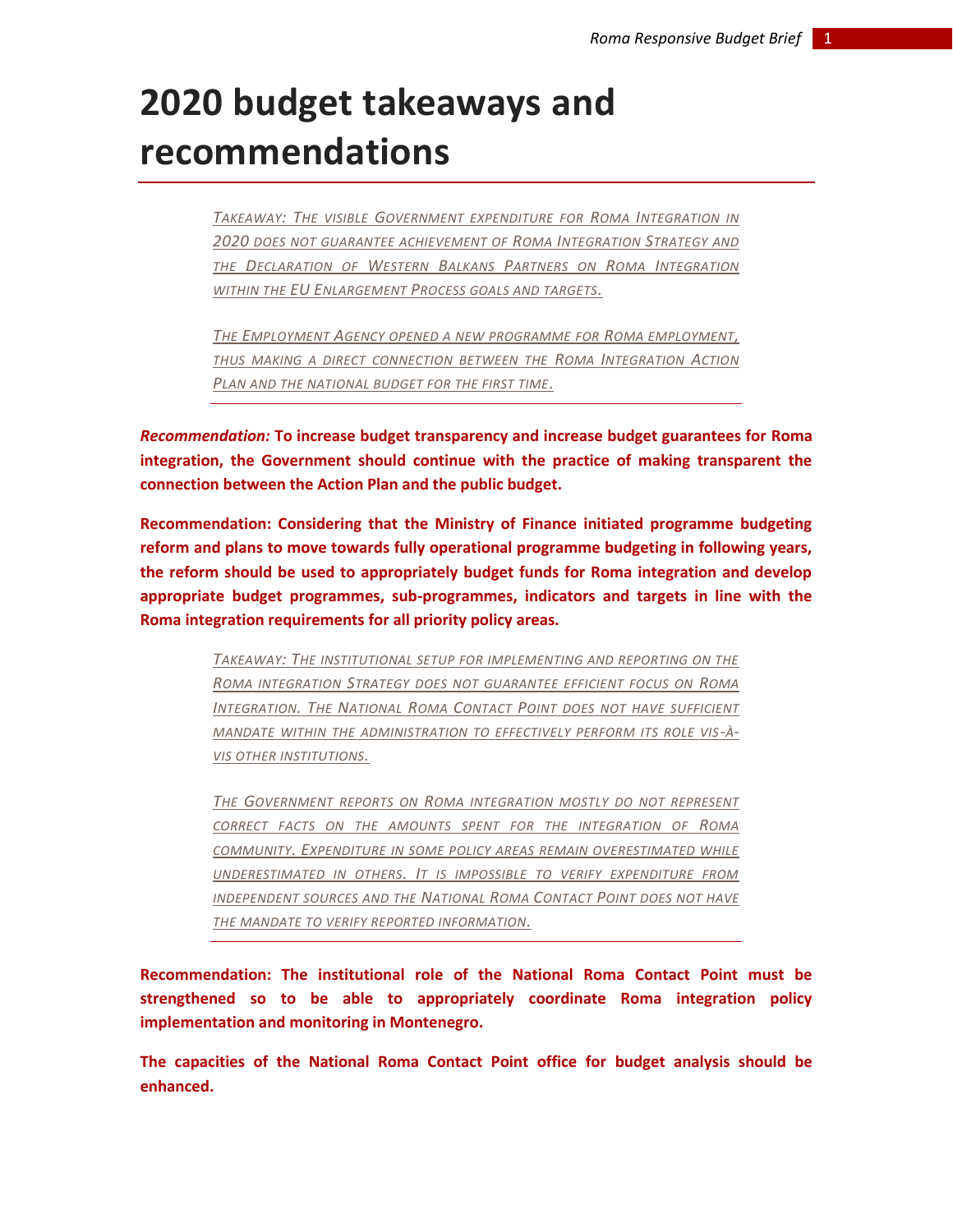Recommendation: The post-2020 Roma integration strategy preparation should be approached immediately. The new strategy must include indicators and budget defined based on the real Roma integration needs.

The methodology for collecting data on the situation of Roma must be defined and adopted to make it possible to monitor policy implementation and budgetary effects.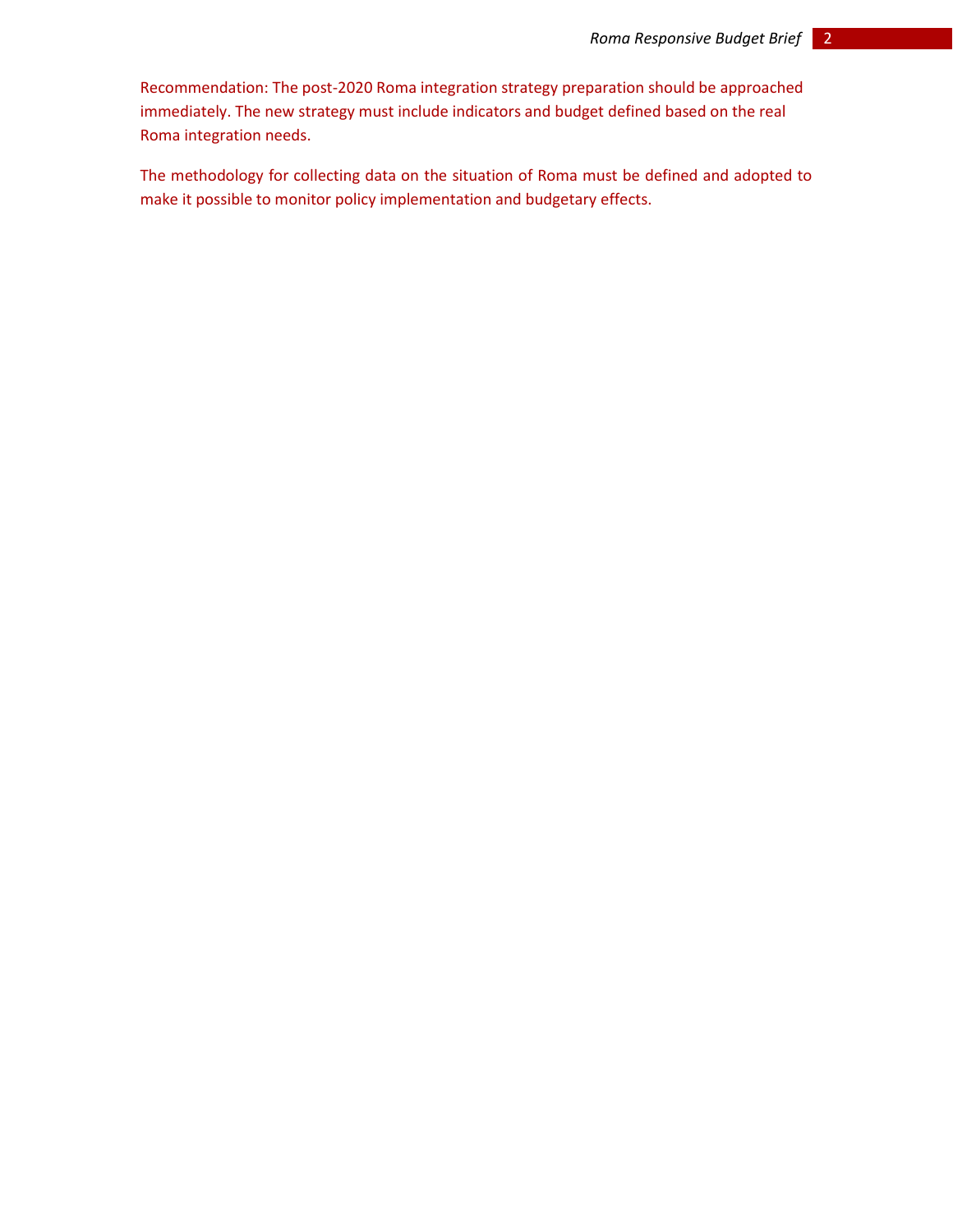### **Preface**

*We, the Prime Ministers of the Western Balkans …… Agree to develop, adopt and implement regional standards on public budgeting related to Roma integration for mainstream and targeted policies, use and increase the public budgeting, both central and local, reaching Roma communities to achieve the abovementioned objectives, use available donor funding, including Instrument for Pre-Accession Assistance, to advance the status of Roma…* 

*DECLARATION OF WESTERN BALKANS PARTNERS ON ROMA INTEGRATION WITHIN THE EU ENLARGEMENT PROCESS. Poznan, 05 July 2019*

Roma in Montenegro are characterized by "intense social deprivation, social segregation and poverty", thus representing a vulnerable and marginalized social group. Recognising the needs of Roma, Montenegro implements the Strategy for Social Inclusion of Roma and Egyptians1 allocating budgetary funds for its implementation.

On 5 July 2019, Montenegro adopted the Declaration of Western Balkans Partners on Roma Integration within the EU Enlargement Process (the Declaration). Montenegro committed to step up its efforts to integrate Roma and achieve concrete targets in all policy areas, budgeting and policy monitoring by the time of the EU accession.

This document provides an overview of budgetary allocations for Roma integration proposed in 2020 public budget. It further provides comment of officially reported budget expenditure in 2018, with recommendations for improving institutional setup and ensuring sufficient funding in line with the Montenegro national and EU integration commitments.

<sup>1</sup>Montenegro policy documents refer to Roma and Egyptians population. In line with the terminology of the European institutions and international organisations, the term 'Roma' is used here to refer to a number of different groups (e.g. Roma, Sinti, Kale, Gypsies, Romanichel, Boyash, Ashkali, Egyptians, Yenish, Dom, Lom, Rom and Abdal) and includes 'travellers' or 'itinerants', without denying the specificities of these groups.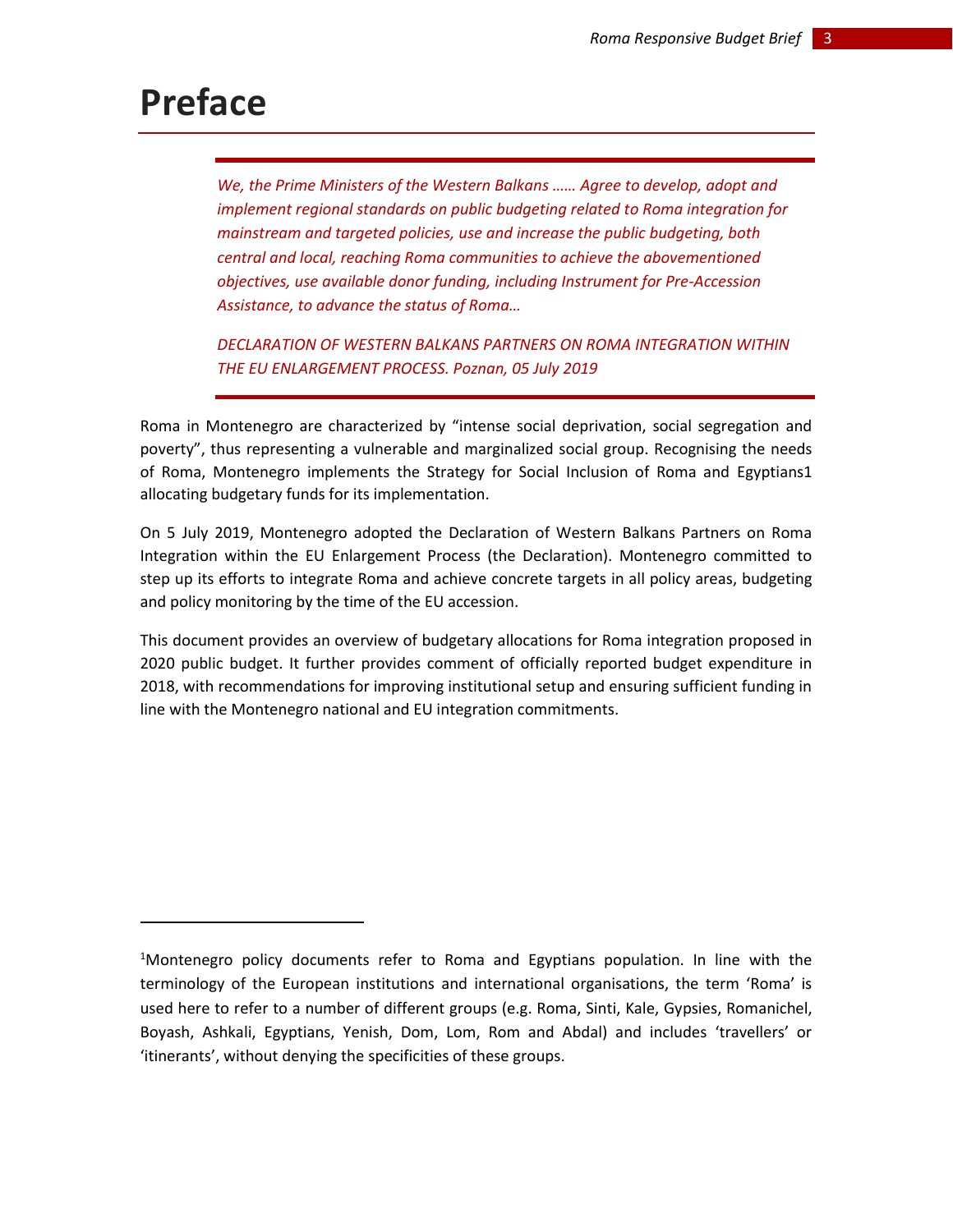## **Roma Responsive Budgeting in Montenegro (2020)**

Current budget system and practice in Montenegro is not fully operational programme budgeting. Hence it was not entirely possible to support and prepare programme budgets for Roma integration. The Ministry of Finance plans to move towards programme budgeting in following years; however, no strict deadlines can be stated due to the complexity of envisaged reforms.

Therefore, performance indicators, base and target indicators, creation of sub-programmes and analytical reporting for responsive programme budgeting for Roma integration were not possible to include in the 2020 national budget.

To accommodate the abovementioned problem, two budget users have specifically singled out funds for Roma integration. The Ministry of Human and Minority Rights has a specific programme "Improvement of the position of RE population" (115,201.00 EUR) and the Employment Agency introduced a separate budget programme for public works of Roma (50,000.00 EUR) for the first time in 2020.

Thus, total visible budget amount for Roma integration in 2020 is 165,201.00 EUR.



#### *Total visible amount of programmed budget for Roma integration*

**Employment agency of Montenegro Ministry for human and minority rights** 

Having in mind that total budget for 2020 in Montenegro is 2.5 billion EUR the stated amount is very low. On the other side, there are a number of initiatives for Roma integration not visible in the budget.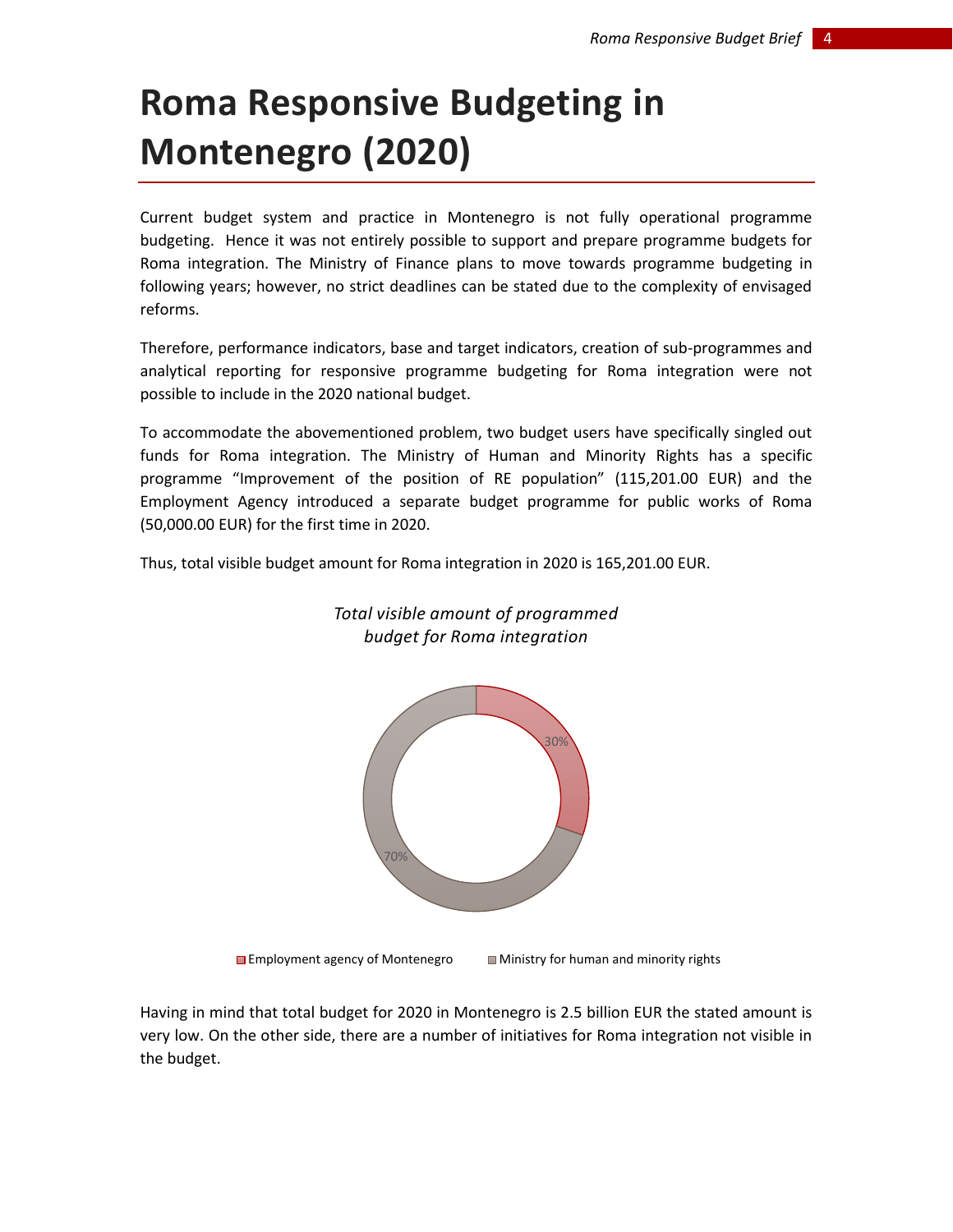#### **Budget of the Employment Agency of Montenegro (2020)**

*For the first time, the Montenegro public budget makes a clear connection between the Roma Integration Action Plan and the national budget by recognising the Action Plan activity directly in the budget proposal.*

The newly introduced programme for public works for Roma (50,000.00 EUR) represents 0.14% of the overall budget of the Employment Agency of Montenegro.

The newly introduced programme of the Employment Agency of Montenegro additionally sets clear base and target indicators:

- **Public works**
- a) Budget 30,000.00 EUR
- b) Target value: 20 persons involved
- **Education**
- a) Budget 20,000.00 EUR
- b) Target value: 30 persons involved

Total budget of Employment agency of Montenegro for 2020 is 34.75 million EUR, which represents a 5 million EUR increase compared to 2019. Roma will benefit from increased expenditure as they also benefit from other Employment Agency programmes. However, these do specify targets for Roma Integration.

#### **Recommendations**

• **Short-term recommendation:** Continue the practice of connecting Roma Integration Action Plan and the public budget in all policy areas and use lessons learned.

• **Short-term recommendation:** Because of remaining line budgeting practices, activities related to Roma integration are generally not adequately presented in the budget. To overcome the issue temporarily, the Ministry of Finance should open separate budget programmes for budget units working on Roma integration. This exercise will help to identify existing expenditure for Roma integration and increase budget transparency. It will further facilitate later transition towards fully operational programme budgeting and implementation of the medium and long-term recommendations stated below.

• **Mid-term recommendation:** Introduce fully operational programme budgeting on the national and local level as soon as possible, both for Capital and Current budget.

• **Long-term recommendation:** Provide possibility for budget units to divide programmes into new sub-programmes with additional breakdown and IT add-ons if needed so to appropriately recognise how Roma benefit from mainstream activities in budget programme classification.

• **Long-term recommendation:** Enable tailor made solutions i.e. concrete interventions in the current system for opening new "windows" of budget inputs such as performance indicators,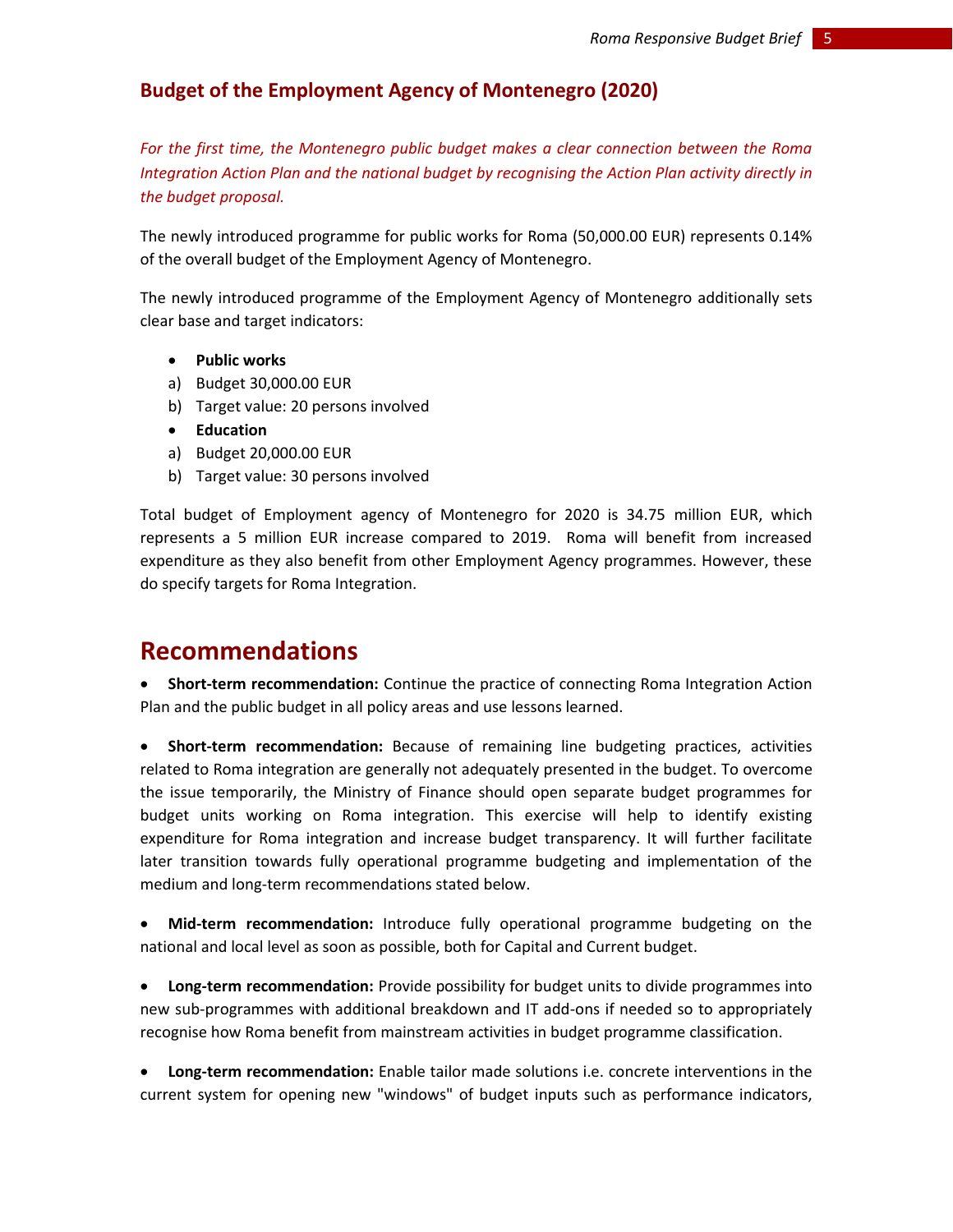base and target indicators, sources of confirmation, etc. These need to be aligned with the post post-2020 Roma integration strategy and the Declaration targets.

• **Long-term Recommendation:** Provide IT support for designing special reporting for Roma integration activities in order to facilitate reporting toward various stakeholders, both on national and international level.

• **Long-term recommendation:** Redefine Budget Circular letter to include requirement for budget organizations to introduce at least "one (1) objective" in their budget programmes or sub-programmes which is related to the Roma Integration Strategy and Action Plan, mainly in the seven priority areas.

• **Long term recommendation:** As part of transition to fully operational programme budgeting, provide extensive training on Roma responsive and programme budgeting in all budget units dealing with Roma integration.

### **Reporting Budget Expenditure (2018)**

*We, the Prime Ministers of the Western Balkans …… undertake to use the available data (including the results of the 2017 Western Balkans Regional Roma Survey) to formulate evidence-based policies for integration of Roma, and commit to establish proper mechanism for monitoring and reporting on the implementation of the Roma policies, including data relevant to measure the achievements of the objectives set forth in this Declaration, by designating the national statistical offices as key responsible institutions for data collection in accordance with their programs;*

*DECLARATION OF WESTERN BALKANS PARTNERS ON ROMA INTEGRATION WITHIN THE EU ENLARGEMENT PROCESS. Poznan, 05 July 2019*

According to the official reports, 4.4 million EUR was spent on Roma Integration in 2018, with only 0.9 million EUR allocated from the national budget. Majority of reported funds were spent on housing, while only 1,000.00 EUR was reported as spent on health. It is assessed that real expenditure on health must be higher but there is no appropriate mechanism to measure and verify it.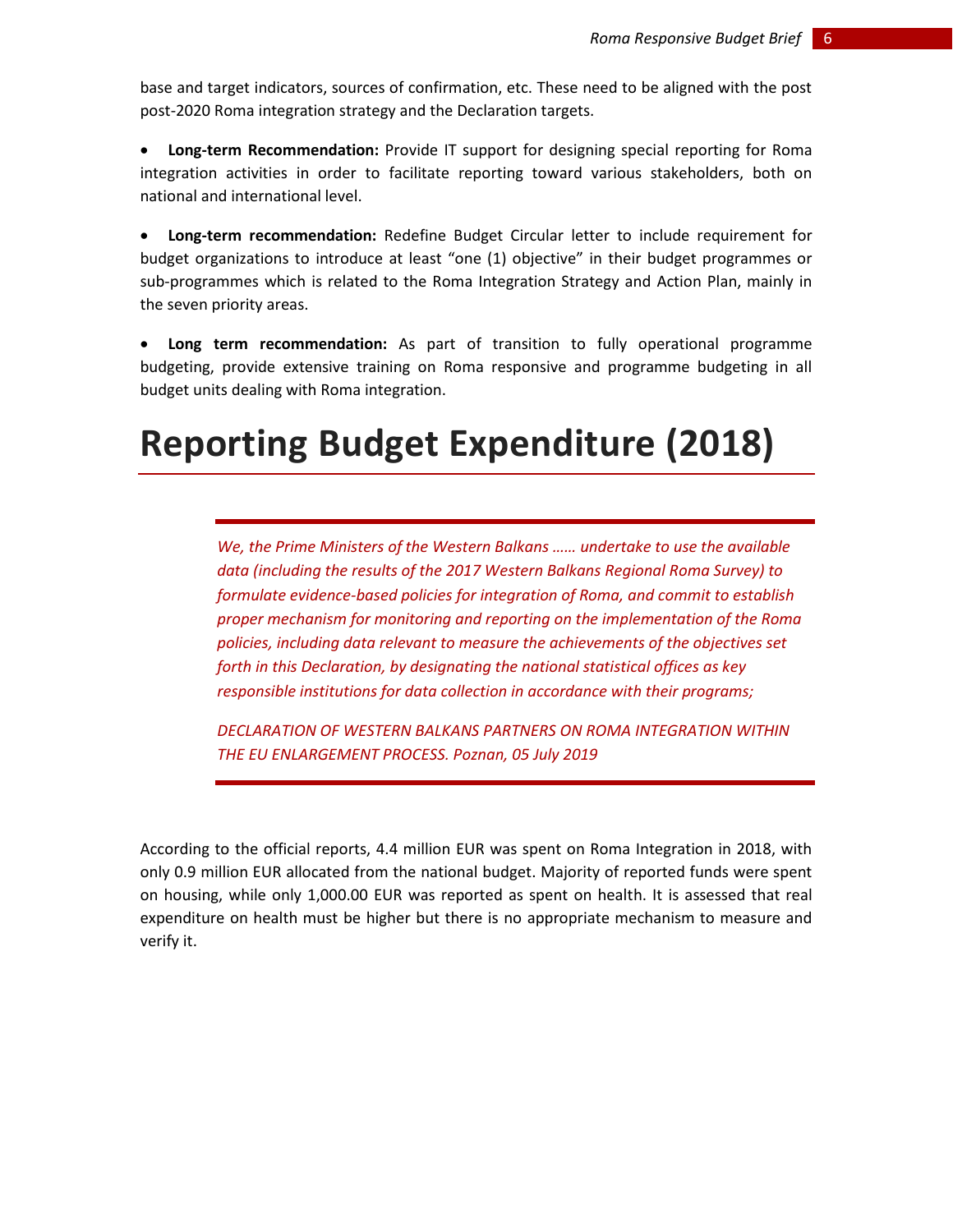

#### *Graph: List of amounts by activities in separate objectives*

Government reported expenditure on Roma integration cannot be verified from independent sources, having in mind that stakeholders act independently from one another and do not have common reporting structure. The Ministry of Human and Minority Rights and the National Roma Contact Point only aggregate information collected from other institutions and stakeholders. The National Roma Contact Point and his office do not have the mandate nor capacities to verify or amend the reported information.

If takes a considerable amount of manual effort to break town different institutions' activities and their budget allocations. This is also due to the fact that sometimes there are overlapping activities. This situation sometimes led to confusing amounts identified as spent on Roma integration, such as in the housing and health examples.

#### **Recommendations**

• **Short-term recommendation:** Immediately start work on the post-2020 Roma integration strategy based on the analysis of current status of activities and situation of Roma in Montenegro, and the EU post-2020 Framework for National Roma Integration Strategies.

Develop corresponding focused action plans in cooperation with budget units dealing with Roma integration.

• **Short-term recommendations:** Define and adopt methodology to periodically collect data about situation of Roma and measure progress. This is a necessary precondition to inform policy making and budgeting processes and increase policy and expenditure efficiency and effectiveness.